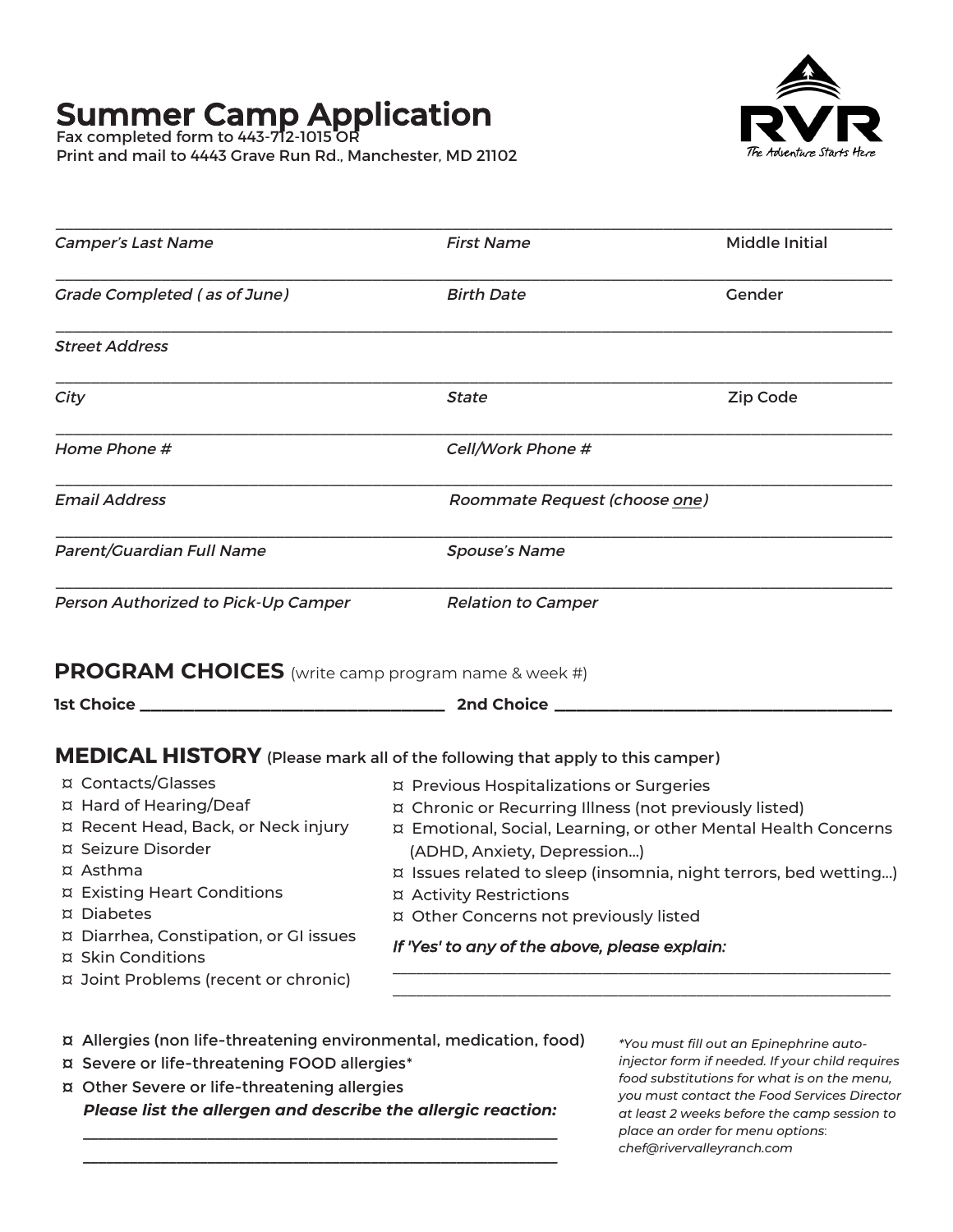| Will your child bring sunscreen to camp with them? Brand: __                     | □ YES                | <b>NO</b> |
|----------------------------------------------------------------------------------|----------------------|-----------|
| I authorize RVR staff to assist my child in applying sunscreen if needed.        | $\Box$ YES $\Box$ NO |           |
| If my child's sunscreen is unavailable, I authorize the use of sunscreen at RVR. | □ YES                | ⊟ NO      |

The following list of medications may be administered on an as needed basis per standing orders from RVR's camp practitioner. Will be administered per package instructions for age/weight. Any medications NOT listed below require authorization from the participants primary care provider. Please mark any of the following medications you **DO NOT** authorize RVR staff to administer to your camper:

| ¤ Tylenol (Acetaminophen)       | ¤ Cough Drop/Throat Lozenge      | ¤ Antiseptic Spray          |
|---------------------------------|----------------------------------|-----------------------------|
| ¤ Advil (Ibuprofen)             | ¤ Antacid (Tums or Pepto-Bismal) | ¤ Burn Gel with Lidocaine   |
| ¤ Aleve (Naproxen Sodium)       | ¤ Anti-Diarrheal                 | ¤ Caladryl (anti-itch)      |
| ¤ Benadryl (Diphenhydramine)    | ¤ Simethicone (anti-gas)         | ¤ Calamine Lotion           |
| ¤ Sudafed (Pseudoephedrine)     | ¤ Allergy Eye Drops              | ¤ Chloraseptic Throat Spray |
| ¤ Phenylephrine (decongestant)  | ¤ Analgesic (Anbesol/Orajel)     | ¤ Hydrocortisone Cream      |
| ¤ Cough Suppressant/Expectorant | ¤ Antibiotic Ointment            | ¤ Hydrogen Peroxide         |
|                                 | ¤ Anti-Fungal Cream              | ¤ Topical Muscle Rub        |
|                                 |                                  |                             |

If any of the following medications are taken on a regular bases, BRING to camp in original packaging:

¤ Levocetirizine dihydrochloride (Xyxal) ¤ Cetirizine (Zyrtec) ¤ Melatonin **¤ OTC allergy nasal sprays (Flonase/Nasacort)** ¤ Loratidine (Claritin) ¤ Multivitamin ¤ Stool-softener (Colace/Miralax) ¤ Fexofenadine (Allegra) **¤ Lactaid** 

Please indicate if your child is currently taking any medication (or will be) during camp. Please list below: (NOTE: Must be accompanied by Medical Authorization form, signed by physician. Download at rivervalleyranch.com/camp-forms)

| <b>Medication:</b> | Dose:        |  | <b>Reason:</b> |
|--------------------|--------------|--|----------------|
| <b>Medication:</b> | <b>Dose:</b> |  | <b>Reason:</b> |
| <b>Medication:</b> | Dose:        |  | <b>Reason:</b> |
| Medication:        | Dose: Dose   |  | <b>Reason:</b> |

### **EMERGENCY CONTACTS** (provide 3 emergency contacts)

| <b>Name</b>              | <b>Relation</b>             | <b>Cell Phone</b>                                                                                                                                                              | <b>Other Phone</b> |
|--------------------------|-----------------------------|--------------------------------------------------------------------------------------------------------------------------------------------------------------------------------|--------------------|
| <b>Name</b>              | Relation                    | <b>Cell Phone</b>                                                                                                                                                              | <b>Other Phone</b> |
| <b>Name</b>              | Relation                    | <b>Cell Phone</b>                                                                                                                                                              | <b>Other Phone</b> |
| <b>IMMUNIZATIONS</b>     |                             |                                                                                                                                                                                |                    |
| Is camper a US resident? | <b>NO YES</b><br>$\Box$ NO* | *Campers coming from outside the US must have a copy of their<br>immunization record, completed in or translated into English.<br>Download at rivervalleyranch.com/camp-forms/ |                    |

List all immunization exemptions:  $\equiv$ 

What was the month/year of the camper's last tetanus shot? \_\_\_\_\_\_\_\_\_\_\_\_\_\_\_\_\_\_\_\_\_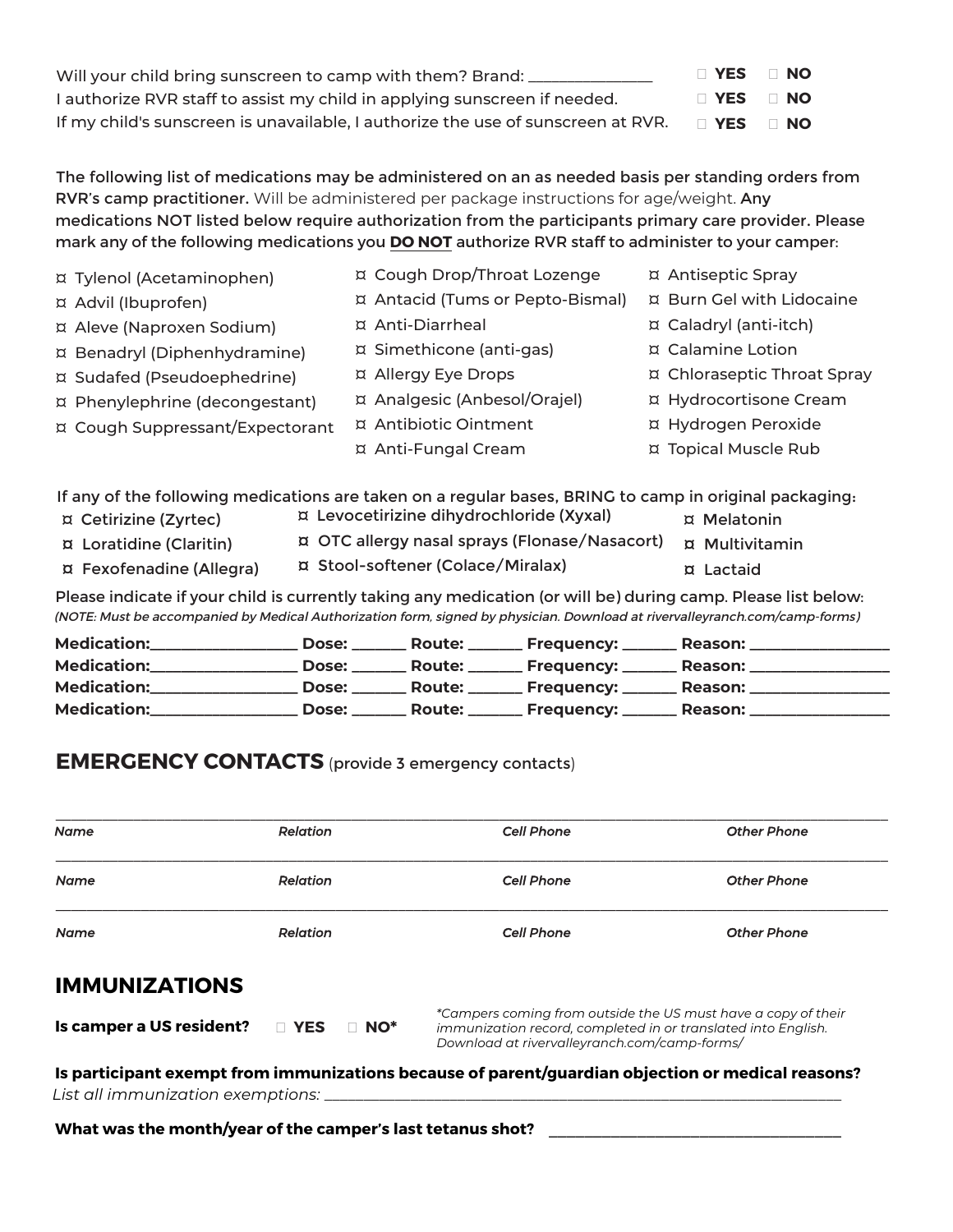## **PHYSICIAN & INSURANCE INFORMATION**

| Does participant have a Primary Care Provider/Physician? □ YES □ NO |                                                                                          |
|---------------------------------------------------------------------|------------------------------------------------------------------------------------------|
|                                                                     | If 'NO', provide the name of the last physician or facility the participant was seen by, |
|                                                                     |                                                                                          |
|                                                                     |                                                                                          |
|                                                                     |                                                                                          |
|                                                                     |                                                                                          |
|                                                                     |                                                                                          |
|                                                                     |                                                                                          |

## **MEDICAL RELEASE STATEMENT (please read & sign)**

This health history is correct and complete as far as I know. The completed health information form may be printed/ photocopied for trips out of camp.

I agree that RVR, its agents, officers, employees, trustees and volunteers will not be liable for any injury, death, damage and/or loss to myself or my child, and/or anyone claiming on my or my child's behalf, and I further agree to hold harmless, indemnify and defend RVR, its officers, staff, agents, employees, trustees and volunteers for and from any and all liability, claims, losses, injuries, expenses, fees and/or damages arising out of any injury, illness or death to myself or my child or property damage during my or my child's attendance at RVR. The minor child herein has permission to engage in all camp activities as described on the activities waiver unless otherwise noted on the health information form. While RVR has safety protocols in place to manage allergen related issues, I understand that a minor with specific allergies or intolerances has a role and responsibility in the avoidance of the known allergen. I agree to educate my child, who has allergies or intolerances, to ask questions, read labels, or abstain from the substance in question when in doubt.

I hereby give permission to the camp to provide basic first aid, and administer prescribed medications as authorized by my child's PCP. I also give permission for RVR to administer camp stocked over-the-counter medications on an "as needed" basis, as indicated on the health form, and as directed by the camp practitioner. I give permission to RVR to seek emergency medical treatment including ordering x-rays or routine tests. In the event of an emergency, I give permission to the camp to arrange necessary related transportation for my child. In the event I cannot be reached in an emergency, I hereby give permission to the practitioner selected by the camp to secure and administer treatment, including hospitalization, for my child.

I hereby authorize RVR's health officials to share health information and health history with the other staff members on a need to know basis. This includes the camp director, program directors, and counselors that have the minor in their care. The purpose of this disclosure is for the necessary staff to be prepared in advance for any medical emergencies. I agree to the release of any records necessary for insurance purposes. The health information that may be disclosed will be from the Health Information Form, Medication Authorization Form and Immunization Records. I authorize release of medical information to RVR's camp practitioner, for necessary treatment while attending camp. I also authorize the release of medical information from my child's PCP office to RVR if necessary. This authorization is valid for the summer of the year dated alongside signature below. I understand that I may revoke this authorization at any time by submitting written notice of the withdrawal of my consent. I also understand that this information is released to aid in the treatment and care of my child.

#### Parent/Guardian Signature \_\_\_\_\_\_\_\_\_\_\_\_\_\_\_\_\_\_\_\_\_\_\_\_\_\_\_\_\_\_\_\_\_\_\_\_\_\_\_ Date \_\_\_\_\_\_\_\_\_\_\_\_\_\_\_\_\_\_\_\_\_\_\_\_\_\_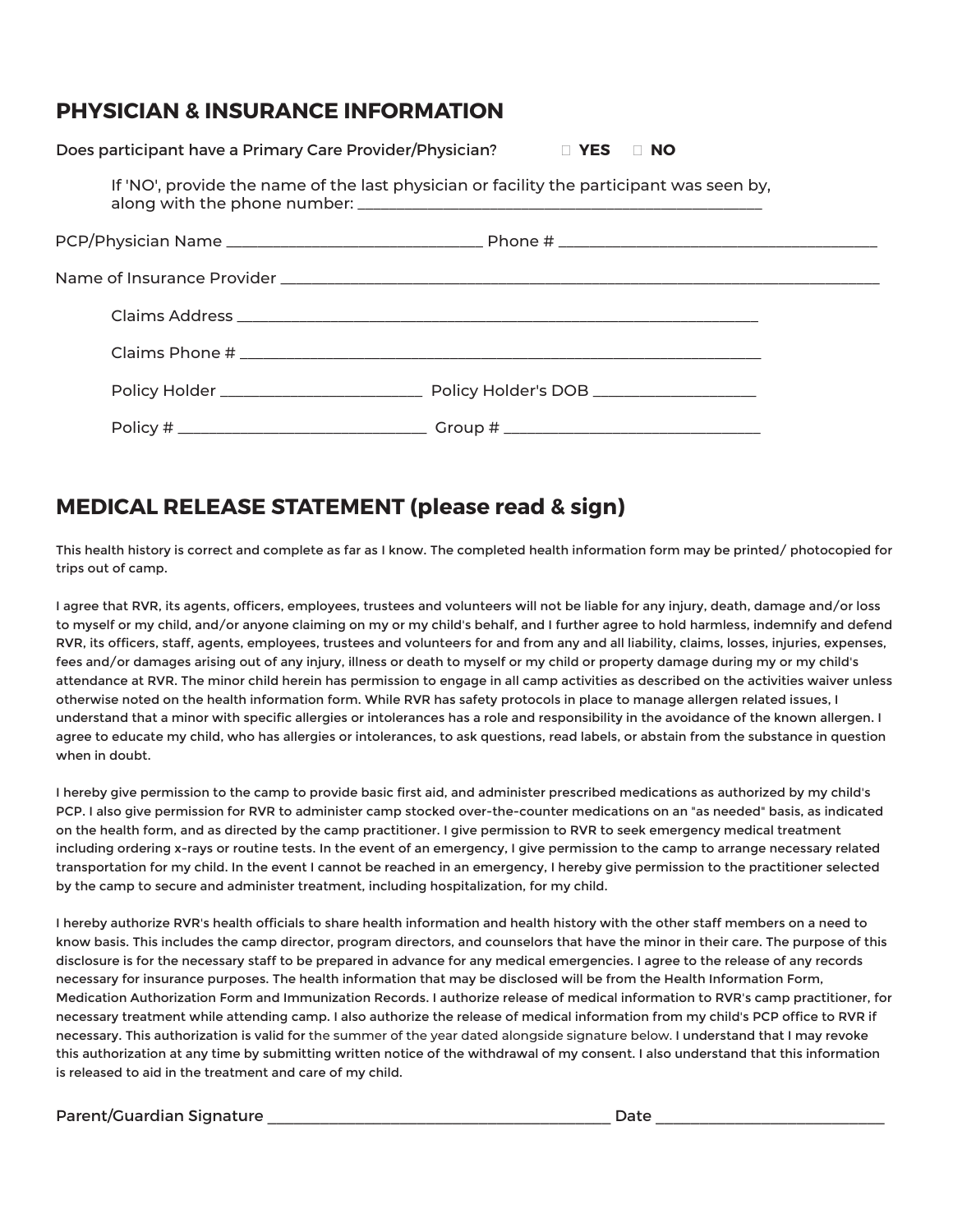# **PAYMENT WORKSHEET**

You will receive an invoice after your registration form has been processed. This will confirm your registration.

## **DEPOSIT**

| Minimum \$100 Non-Refundable Deposit. (\$50 deposit for Outpost Day Camps)                                                                      |                  | \$ |
|-------------------------------------------------------------------------------------------------------------------------------------------------|------------------|----|
| Camp Fee, minus deposit above. (Entire amount due now if registering after May 1st)                                                             |                  |    |
| <b>EXTRAS</b>                                                                                                                                   |                  |    |
| <b>RVR Care Package - \$35</b><br>Delivered to your camper during their stay.<br>Contents listed at rivervalleyranch.com/care-packages/         |                  |    |
| <b>Store Account - Enter desired amount</b><br>Allows your camper to make purchases each day from the camp store and snack shop.                |                  | S  |
| If there is a remaining balance on your child's store account at the end<br>of their stay, would you like to donate it to RVR? (tax deductible) | YES<br>$\Box$ No |    |
| <b>DONATIONS</b> (tax-deductible)                                                                                                               |                  |    |
| <b>RVR Scholarship Fund</b>                                                                                                                     |                  |    |
| <b>Camp Improvements</b>                                                                                                                        |                  |    |
|                                                                                                                                                 |                  |    |

### **DISCOUNTS**

(See website for more info. Must be confirmed by RVR's Registration Office)

First time camper referral ш

Military & First Responders

| Total Costs Listed Above \$ |  |
|-----------------------------|--|
| Total Amount Enclosed \$    |  |

\_\_\_\_\_\_\_\_\_\_\_\_\_\_\_\_\_\_\_\_\_\_\_\_\_\_\_\_\_\_\_\_\_\_\_\_\_\_\_\_\_\_\_\_\_\_\_\_\_\_\_\_\_\_\_\_\_\_\_\_\_\_\_\_\_\_\_\_\_\_\_\_\_\_\_\_\_\_\_\_\_\_\_\_\_\_

*\*Minimum \$100 deposit due now (\$50 for Day Camps). Remaining balance will be billed.*

**PAYMENT** (Only complete registrations including signatures and minimum payment will be processed)

| $\Box$ VISA        | $\lceil$ MASTERCARD. | $\sqcap$ AMEX | $\sqcap$ Discover        | <b>EXP DATE:</b> |
|--------------------|----------------------|---------------|--------------------------|------------------|
| Card $#$           |                      |               | Amount to be Charged: \$ |                  |
| Name of Cardholder |                      |               | Signature                |                  |